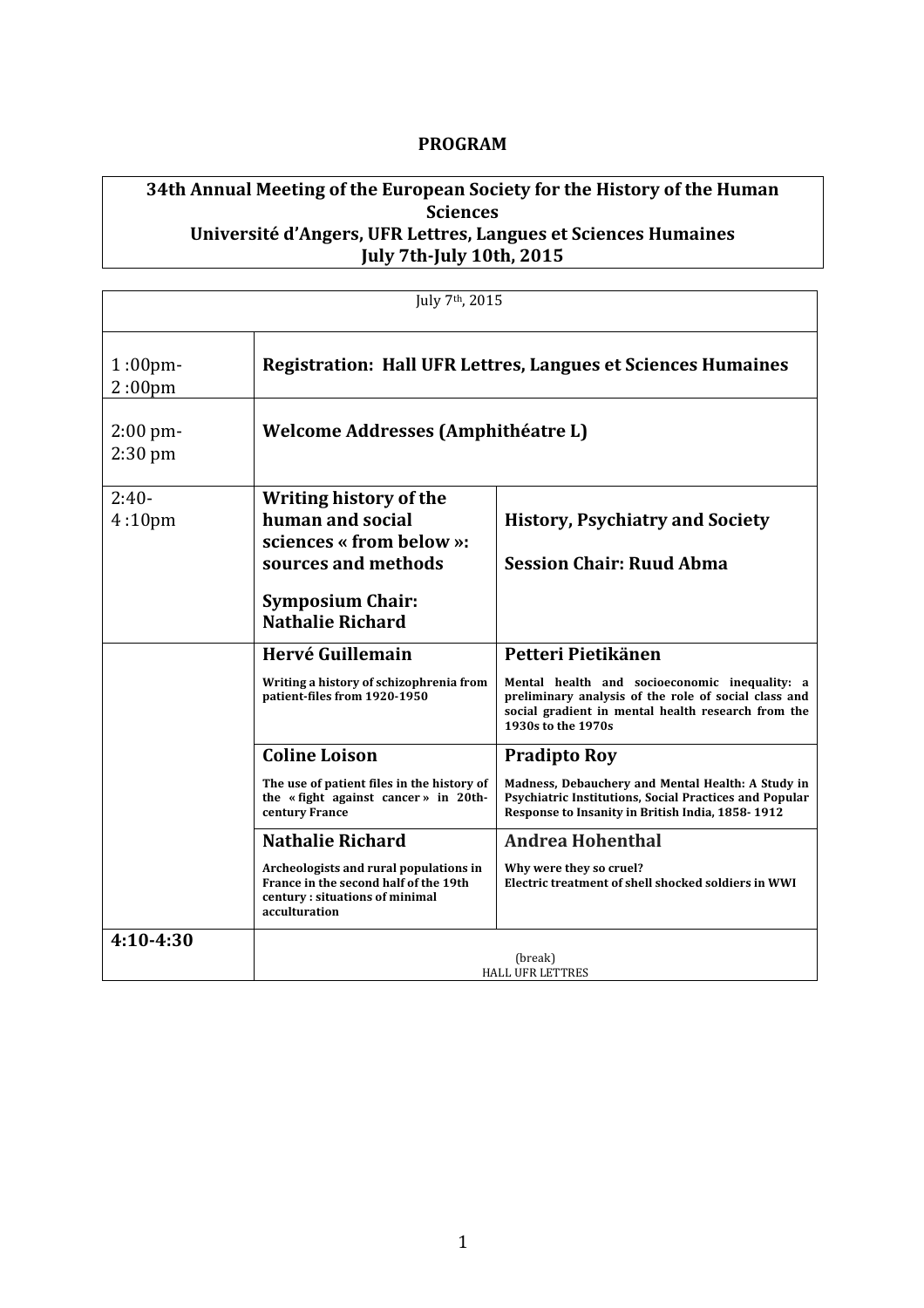| $4:30$ pm-<br>$6:15$ pm | <b>Approaches and</b><br><b>Reactions to Deviance,</b><br>Difference, Disease and<br><b>Culture</b><br><b>Session Chair: Jean-</b><br><b>Christophe Coffin</b> | The<br>Meetings of Eastern<br>and<br><b>Western ideas in Social Psychology</b><br>and the emergence of a disciplinary<br>"crisis".<br><b>Symposium Chair: Ian Lubek</b>                |
|-------------------------|----------------------------------------------------------------------------------------------------------------------------------------------------------------|----------------------------------------------------------------------------------------------------------------------------------------------------------------------------------------|
|                         |                                                                                                                                                                |                                                                                                                                                                                        |
|                         | <b>Fernando Ferrari</b>                                                                                                                                        | <b>David Robinson</b>                                                                                                                                                                  |
|                         | Cultural history of psychiatry, the use<br>of the paradigmatic case in a "from<br>below" history: the case of J.M.O.<br>Córdoba, Argentina (1892-1915)         | East and West: How did the twain meet? Or did it<br>ever?                                                                                                                              |
|                         | <b>Chantal Lavigne</b>                                                                                                                                         | <b>James Good</b>                                                                                                                                                                      |
|                         | <b>Deafness</b><br>in<br>France:<br>medicine.<br>sociology and linguistics in history and<br>personal narratives                                               | The development of critical social psychology and<br>the crisis in social psychology - cause or<br>consequence? A UK Perspective                                                       |
|                         | Jamel El Hadj                                                                                                                                                  | <b>Ian Lubek</b>                                                                                                                                                                       |
|                         | Marseille's<br>medical<br>organization<br>the<br>against<br>plague<br>in<br>the<br>17th-18th<br>Mediterannean<br>the<br>in<br>centuries.                       | Agitation vs cogitation in the critique of social<br>psychology (1968-1994): The role of European<br>alternatives<br>and<br>resistance<br>mainstream<br>to<br>experimental frameworks. |
|                         |                                                                                                                                                                | <b>Sam Parkovnick</b>                                                                                                                                                                  |
|                         |                                                                                                                                                                | Commentary: Some thoughts on Psych Agitator and<br>the Marxist Social Psychology Program at SUNY at<br><b>Stony Brook</b>                                                              |

7:15 pm Welcome Reception (Cocktail Dinatoire) and Poster Session at the Château d'Angers

# Posters on New Technologies for the History of Psychology

#### **Michael Dawson**

Image processing of a Gantt chart to explore the history of a Canadian psychology department

### **Harry Whitaker and Nicoletta Fraire**

Sacrificing the Book - Saving the Content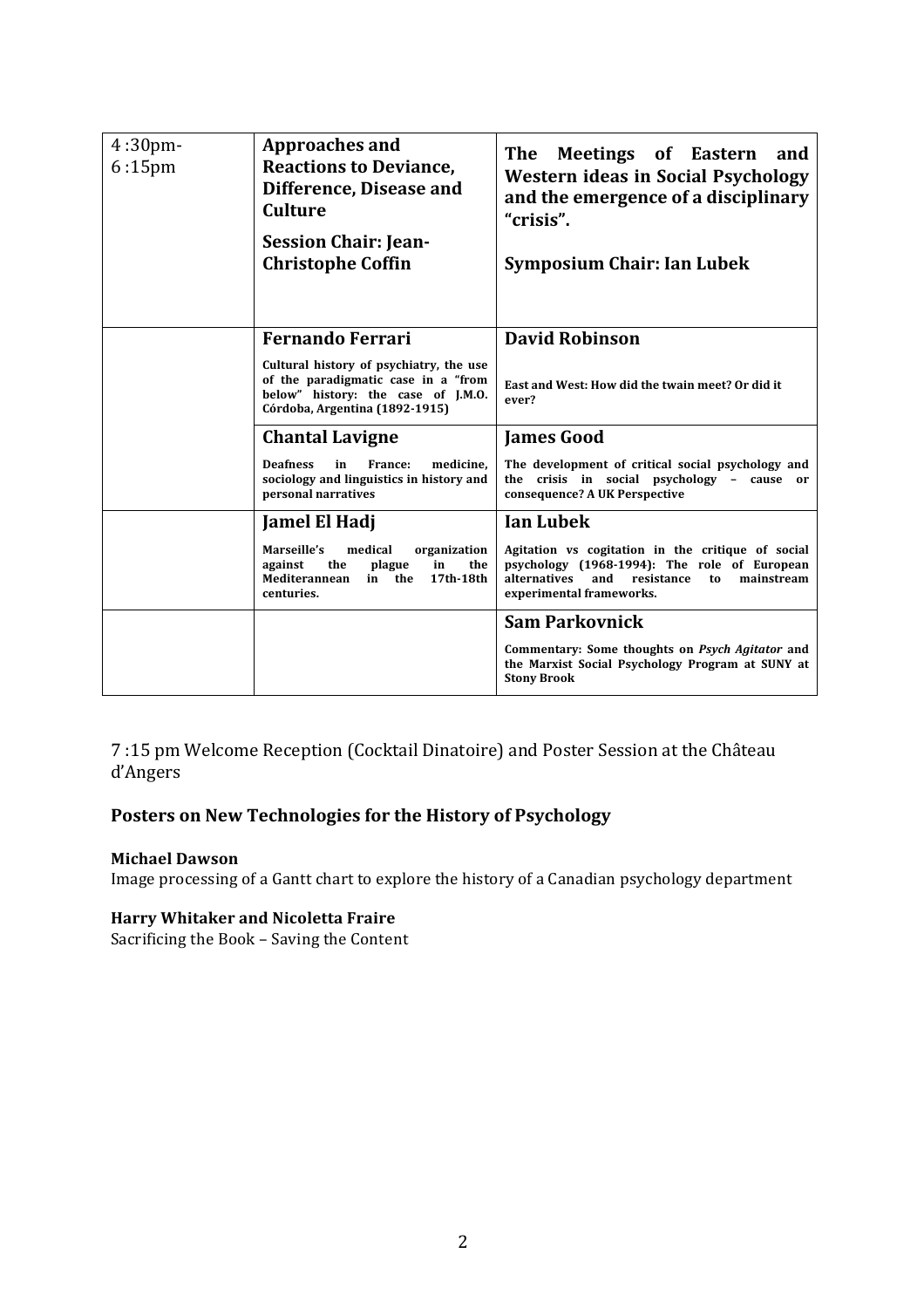|             | Wednesday, July 8th                                                                                                                                                         |                                                                                                                                        |
|-------------|-----------------------------------------------------------------------------------------------------------------------------------------------------------------------------|----------------------------------------------------------------------------------------------------------------------------------------|
|             | <b>AMPHI LAGON</b>                                                                                                                                                          | <b>SALLE 401</b>                                                                                                                       |
|             | <b>Psychology and Philosophy</b><br><b>Session Chair: Bill Woodward</b>                                                                                                     | <b>Political Contexts and</b><br><b>Semantics of Psychological</b><br>Concepts                                                         |
|             |                                                                                                                                                                             | <b>Session Chair: David Robinson</b>                                                                                                   |
| $9:00$ am - | <b>Charles Edouard Niveleau</b>                                                                                                                                             | Csaba Pléh                                                                                                                             |
| $10:30$ am  | The Göttingen Circles of Georg Elias Müller and<br><b>Edmund Husserl:</b><br>some unexpected crossroads between experimental<br>psychology and philosophical phenomenology. | The dual role of Pavlov in the fate of<br>Hungarian psychology 1950s-1960s                                                             |
|             | Nadia Moro and Eva Oggioni<br>Is it possible to educate to freedom? Pedagogy and<br>practical philosophy from Kant to Herbart                                               | <b>Melinda Kovai</b><br>From Class Policy to Informality: Group<br>Psychology in Hungary, 1945-1970                                    |
|             | <b>Liesbeth De Kock</b>                                                                                                                                                     | <b>Jill Morawski</b>                                                                                                                   |
|             | Overcoming the gaps in the Intellectual History of<br>Scientific Psychology: Hermann von Helmholtz and<br><b>Fichte's Idealism</b>                                          | "Debriefing": A Case of Psychologizing the<br><b>Psychology Experiment</b>                                                             |
|             | Coffee Break UFR DROIT Salle 402                                                                                                                                            |                                                                                                                                        |
| $11:00$ am- | <b>Illegitimate borrowings? Translating</b>                                                                                                                                 | Mind-Body                                                                                                                              |
| 12:30 pm    | knowledges across boundaries                                                                                                                                                | <b>Session Chair: David Clark</b>                                                                                                      |
|             | between magnétisme, hypnotism, and<br>psychical research, 1875-1925                                                                                                         |                                                                                                                                        |
|             | <b>Symposium Chair: Annette</b><br>Mühlberger                                                                                                                               |                                                                                                                                        |
|             | <b>Kim Hajek</b>                                                                                                                                                            | <b>Robert Kugelman</b>                                                                                                                 |
|             | Wondrous digressions and undisputed facts: Using<br>history to demarcate hypnotism as science in late<br>nineteenth-century France.                                         | Overcoming so-called Cartesian Dualism in the<br><b>Psychology of Pain</b>                                                             |
|             | <b>Andrea Graus</b>                                                                                                                                                         | <b>Gay Cusack</b>                                                                                                                      |
|             | Clinical lessons by stage magnetisers: Medical<br>hypnotists and their lay mentors in Spain.                                                                                | A Critical Evaluation of Patrick Bracken's and<br>Philip Thomas's "Postpsychiatry" within the<br><b>Context of British Psychiatry.</b> |
|             | <b>Monica Balltondre</b>                                                                                                                                                    |                                                                                                                                        |
|             | The metapsychical uses of hypnosis in the twenties                                                                                                                          |                                                                                                                                        |
|             | Lunch Break                                                                                                                                                                 |                                                                                                                                        |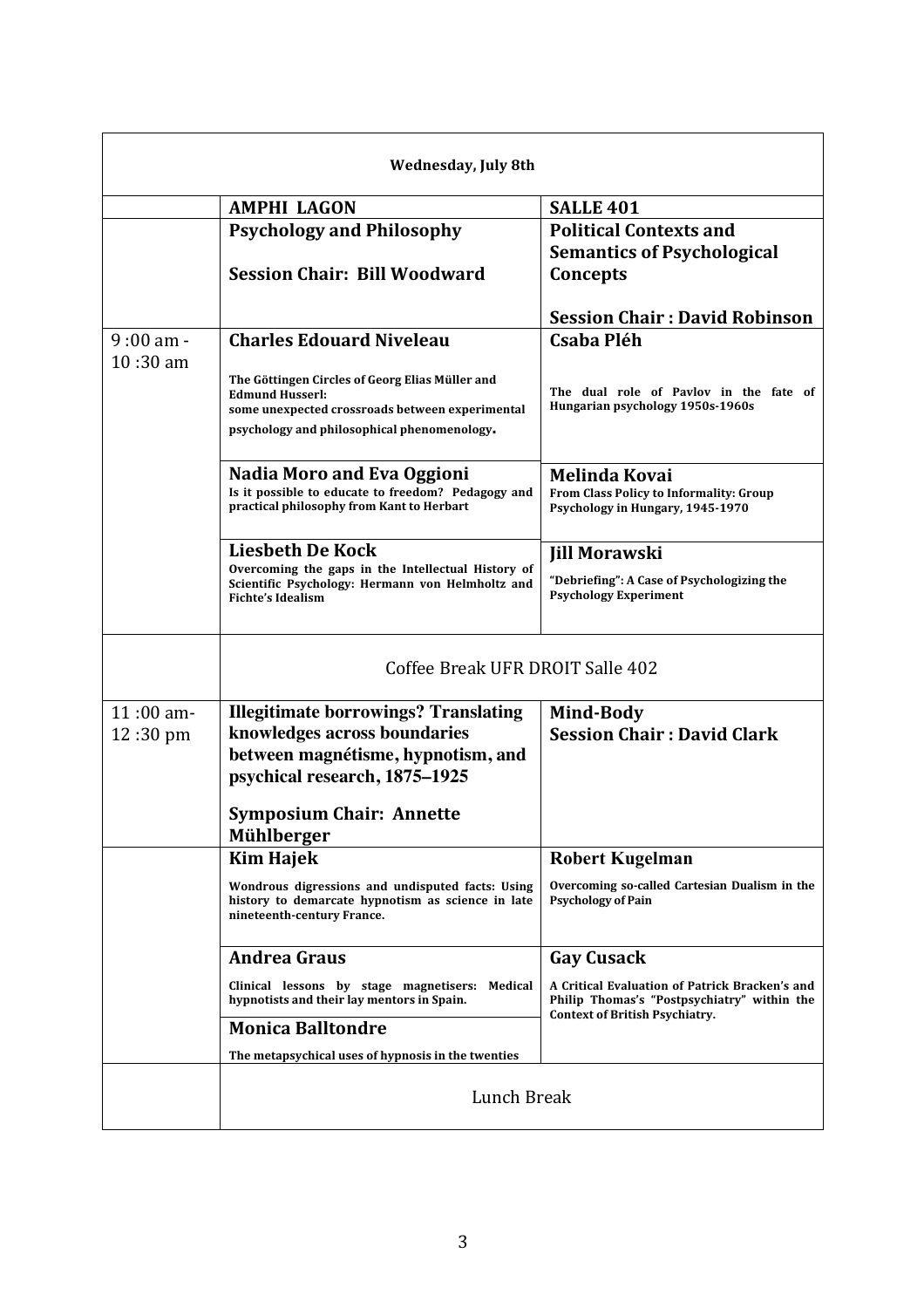| $2:00$ pm-<br>$3:30 \text{ pm}$ | Forgetting and rediscovering in the<br>historiography of human sciences<br>(Part 1)                                   | <b>Boundaries, Encounters</b><br>and<br><b>Syntheses</b>                                                                                                                              |
|---------------------------------|-----------------------------------------------------------------------------------------------------------------------|---------------------------------------------------------------------------------------------------------------------------------------------------------------------------------------|
|                                 | <b>Chairs:</b><br>Symposium<br><b>Jacqueline</b><br>Carroy, Régine Plas                                               | <b>Session Chair: Jaap Bos</b>                                                                                                                                                        |
|                                 | <b>Jacqueline Carroy</b>                                                                                              | <b>Ruud Abma</b>                                                                                                                                                                      |
|                                 | Marie Curo, catholicism, and dreams interpretation.<br>Reflexions on the narrative choices of an history of<br>dreams | Building a discipline. A case study in boundary<br>work (1930-1970)                                                                                                                   |
|                                 | <b>Jean-Christophe Coffin</b>                                                                                         | <b>Fernanda Waeny</b>                                                                                                                                                                 |
|                                 | Psychopathology of sex: the deliberate making of<br>forgetting                                                        | In defense of historical psychology                                                                                                                                                   |
|                                 | <b>Noemi Pizzaroso</b>                                                                                                | <b>Sven Hroar Klempe</b>                                                                                                                                                              |
|                                 | The mysterious case of Henri Delacroix's vanishing<br>in the historiography of psychology                             | Psychology and the discovery of infinitesimal<br>calculus                                                                                                                             |
|                                 | Coffee Break UFR DROIT Salle 402                                                                                      |                                                                                                                                                                                       |
| $4:00$ pm-                      | <b>Forgetting and</b>                                                                                                 | <b>East-west connections</b>                                                                                                                                                          |
| $5:00 \text{ pm}$               | rediscovering in the historiography                                                                                   | <b>Session Chair: Zsuzsanna</b>                                                                                                                                                       |
|                                 | of human sciences (Part 2)                                                                                            | Vajda                                                                                                                                                                                 |
|                                 | <b>Symposium Chairs: Jacqueline</b><br>Carroy, Régine Plas                                                            |                                                                                                                                                                                       |
|                                 | <b>Régine Plas</b>                                                                                                    | Junona S. Almonaitiene                                                                                                                                                                |
|                                 | Psychical research: "the forgotten other" of academic<br>psychology?                                                  | When a professor could buy two foreign books<br>per year: The possibilities of Lithuanian<br>psychologists to get acquainted with Western<br>psychology in the seventies and eighties |
|                                 | <b>Thibaud Trochu</b>                                                                                                 | Miki Takasuna                                                                                                                                                                         |
|                                 | "Forgetting Freud?" A historiographical shift in the<br>History of psychology?                                        | Role of the International Congress of<br>Psychology in the history of psychology in<br>Japan pre-WWII                                                                                 |
| 5:15 pm-<br>$6:00 \text{ pm}$   | <b>Business Meeting (Amphithéâtre Lagon)</b>                                                                          |                                                                                                                                                                                       |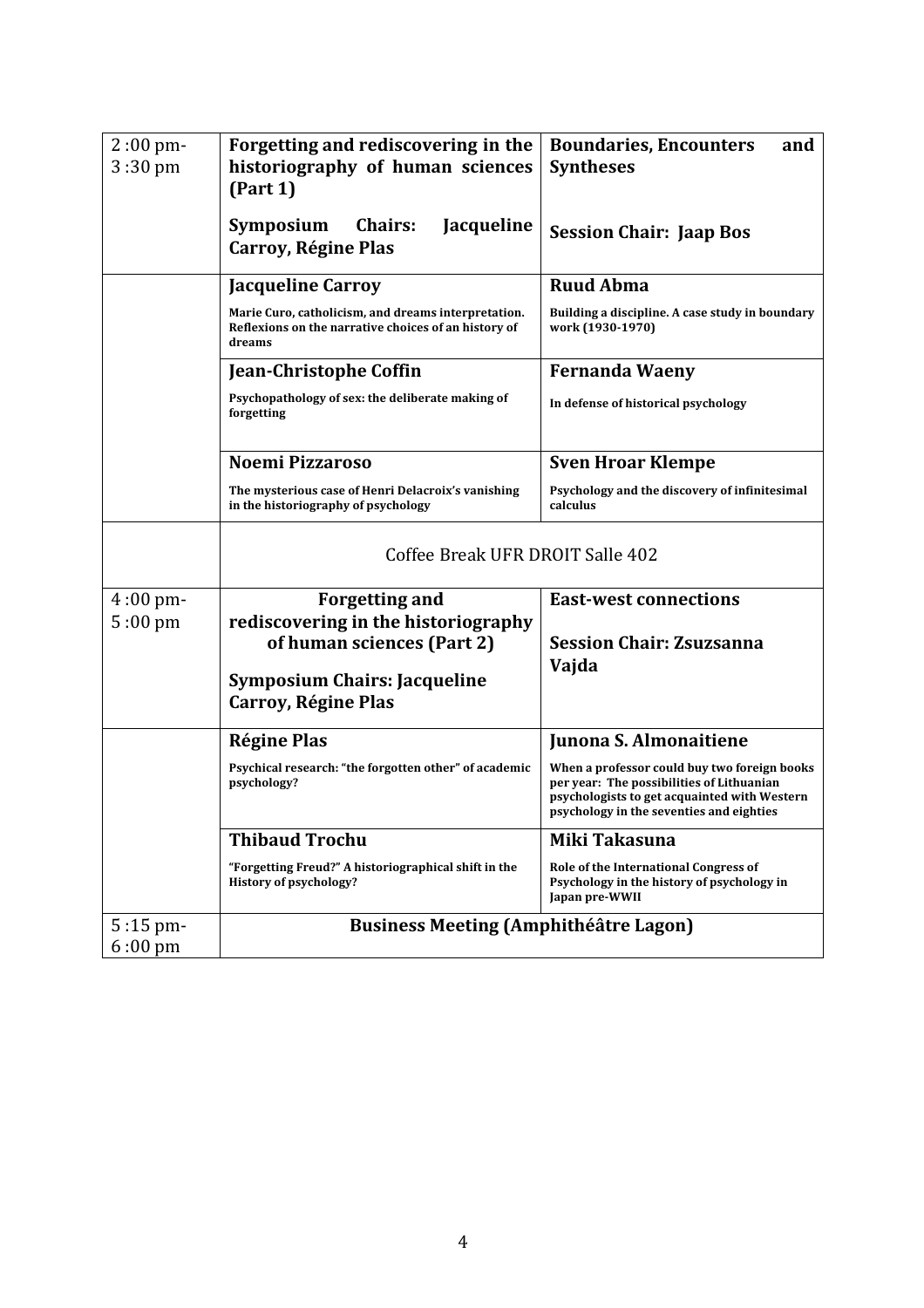| <b>Thursday July 9th</b> |                                                                                         |                                                                                                                            |
|--------------------------|-----------------------------------------------------------------------------------------|----------------------------------------------------------------------------------------------------------------------------|
|                          | <b>AMPHI Amande</b>                                                                     | <b>SALLE 401</b>                                                                                                           |
|                          | <b>Politics and the human</b><br>sciences<br><b>Session Chair: Nathalie</b><br>Richard  | <b>19th-century Selfhood</b><br><b>Session Chair: Dennis Bryson</b>                                                        |
| $9:30$ pm-               | Elisabetta Cicciola & Renato                                                            | Larry Mc Grath                                                                                                             |
| 10:30 pm                 | Foschi                                                                                  | Pragmatism in a Transnational Frame: Theology,<br>Selfhood, and Science in the Fin de Siècle                               |
|                          | The education of the "Republican<br>citizenship" during the Reign of Italy              |                                                                                                                            |
|                          | <b>Carles Sirera</b>                                                                    | <b>Arthur Arruda Leal Ferreira</b>                                                                                         |
|                          | History versus Economics: the silent<br>struggle                                        | Techniques of the self and experimental introspection<br>in 19th Century: a possible field of historiographical<br>studies |
|                          | Coffee Break UFR DROIT Salle 402                                                        |                                                                                                                            |
| 11:00am-                 | <b>Psychology and Sociology in</b>                                                      | <b>Everyday Psychology</b>                                                                                                 |
| 12:30pm                  | context                                                                                 | <b>Session Chair: James Good</b>                                                                                           |
|                          | <b>Session Chair: Régine Plas</b><br><b>Marcia Consolim</b>                             | Aadilah Gasant, Jane Masson &                                                                                              |
|                          | Georges Dumas and Marcel Mauss:<br>The Relationship between Psychology and<br>Sociology | <b>Johann Louw</b>                                                                                                         |
|                          |                                                                                         | Psychologization in the everyday world                                                                                     |
|                          | Jouni Ahmajärvi                                                                         | Zsuzsana Vajda                                                                                                             |
|                          | On the Institutionalization of Finnish<br><b>Sociology 1890-1940</b>                    | <b>Thoughts</b><br>about<br>Gurus.<br>parents,<br>children:<br><b>Contemporary Popular Psychology</b>                      |
|                          | <b>Sebastien Mosbah-Natanson</b>                                                        | <b>Mariagrazia Proietto</b>                                                                                                |
|                          | Sociology as politics in France at the end of<br>the 19th century                       | Psychotechnics: a science serving industry?                                                                                |
|                          |                                                                                         | Lunch                                                                                                                      |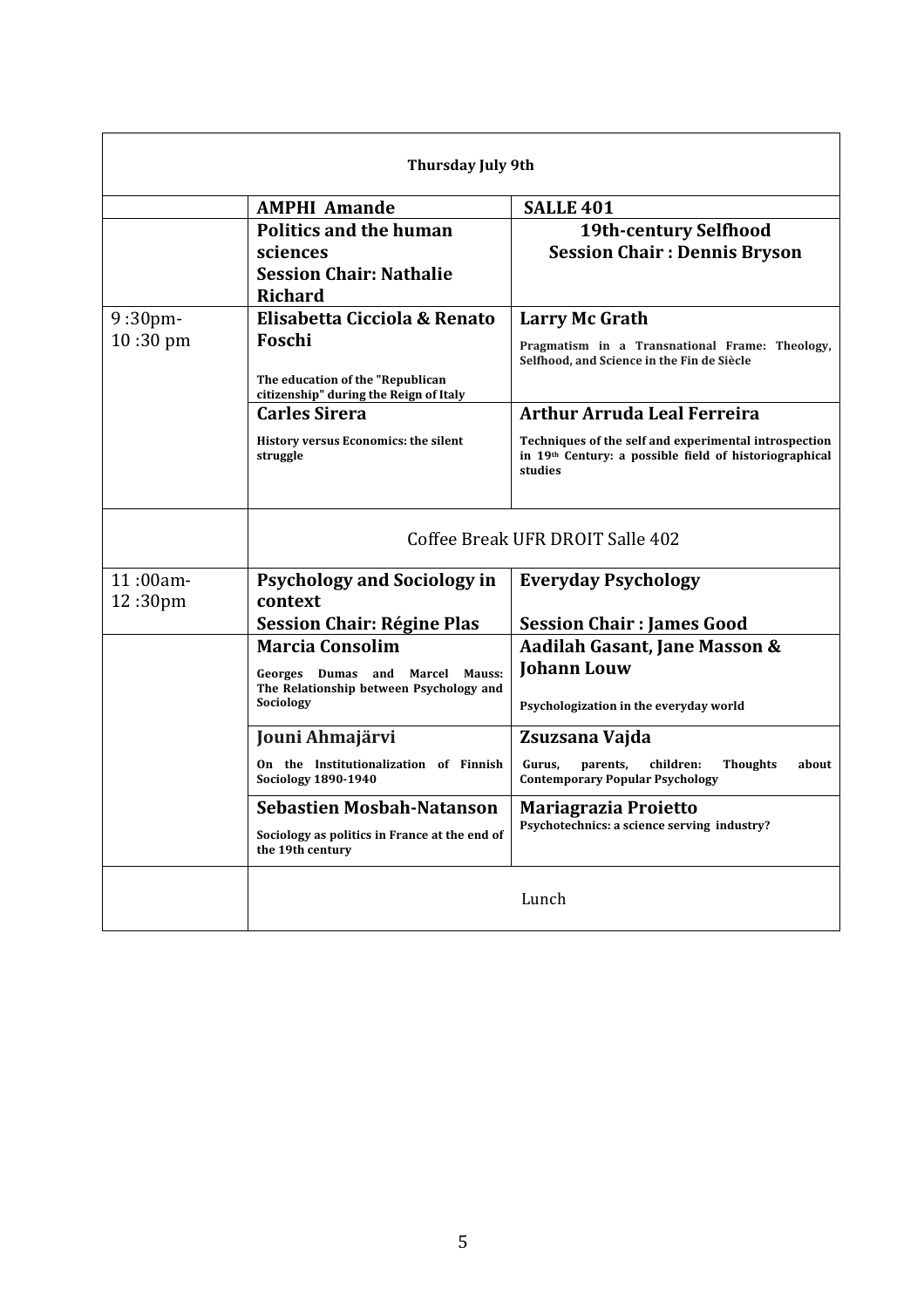| 2:00 <sub>pm</sub><br>3:30 <sub>pm</sub> | <b>Strange Illnesses of the Past:</b><br>History,<br><b>Memory</b><br>and<br>Retrospective Diagnosis, in a<br>locus of uncertainty<br>Symposium Chair: Sharman<br><b>Levinson</b> | <b>Origins and Diffusion of</b><br>psychological methods: phrenology,<br>mental tests, music therapy<br>Session Chair: Csaba Pléh               |
|------------------------------------------|-----------------------------------------------------------------------------------------------------------------------------------------------------------------------------------|-------------------------------------------------------------------------------------------------------------------------------------------------|
|                                          | <b>Sharman Levinson</b>                                                                                                                                                           | Annette Mühlberger                                                                                                                              |
|                                          | <b>Introductory Remarks: Historicizing</b><br>retrospective medicine?                                                                                                             | Getting hold of the psychical: First designs and uses of<br>mental tests                                                                        |
|                                          | Pierre-Henri Ortiz                                                                                                                                                                | Harry Whitaker & Gonia Jarema                                                                                                                   |
|                                          | <b>Psychopathology: Ancient and Modern</b>                                                                                                                                        | A Note on Mentor-Disciple Relationships: Gall's<br>Reaction (1818) to Spurzheim's Departure (1813)                                              |
|                                          | <b>Robert Littman</b><br>Plagues that destroy mankind: modern<br>threats, ancient realties and new technologies                                                                   | Andrea Korenjak<br>Music, Health, and Humanities: Origins of Music<br><b>Therapy in Vienna</b>                                                  |
|                                          | Coffee Break UFR DROIT Salle 402                                                                                                                                                  |                                                                                                                                                 |
| 4:00 <sub>pm</sub>                       | <b>Psychical Research and</b>                                                                                                                                                     | <b>Bibliometrics and Computerized</b>                                                                                                           |
| 5:00 <sub>pm</sub>                       | psychology's boundaries                                                                                                                                                           | Methods and the Human and Social<br><b>Sciences</b>                                                                                             |
|                                          | <b>Session Chair: Annette</b><br><b>Mühlberger</b>                                                                                                                                | <b>Session Chair: Jannes Eshuis</b>                                                                                                             |
|                                          | <b>Jesper Kragh</b>                                                                                                                                                               | <b>Ivan Flis</b>                                                                                                                                |
|                                          | An elusive science: psychical research in<br>Denmark, 1905-1950                                                                                                                   | Three decades of disunity in psychology: A<br>bibliometric approach                                                                             |
|                                          | Julia Gyimési                                                                                                                                                                     | <b>Valters Scerbinskis</b>                                                                                                                      |
|                                          | On the threshold of academic psychology:<br>the theory and practice of hypnosis in the<br>oeuvre of Ferenc Völgyesi                                                               | Students and the multi-dimensional educated elite.<br>Analysis of the student personal files using<br>computerization and sociological approach |

# Bus Pick-up at 6 :45 pm, Place de l'Académie, destination Saint Saturnin sur Loire for the Conference Dinner (Guinguette Chez Jojo)